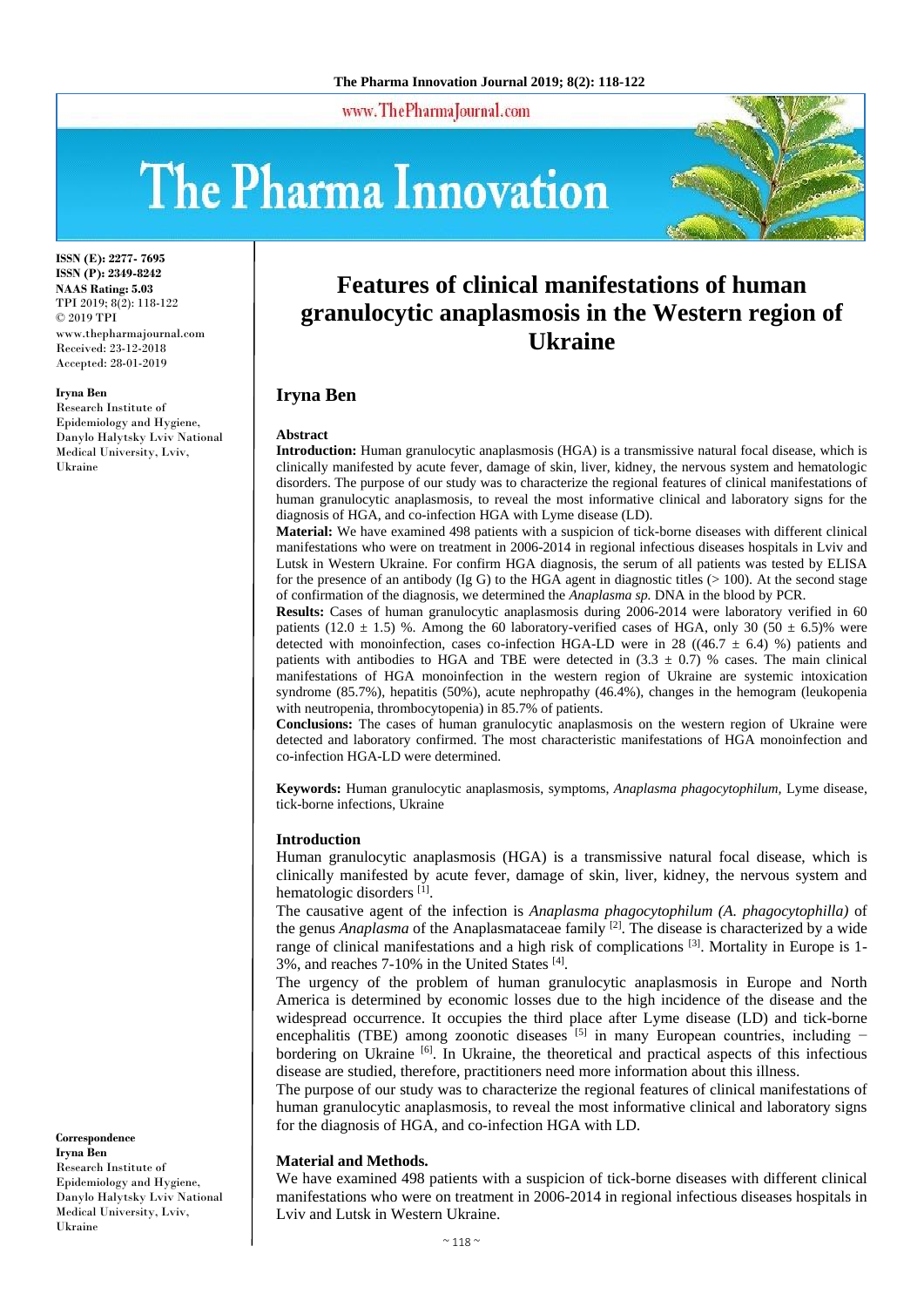Criteria for inclusion in study based on the presence of the patient's main manifestations after tick bite:

- hyperthermia and the effects of intoxication weakness, fatigue, headache, myalgia;
- skin lesions a spotty rash of pink color on the limbs, which later extended to the body and face;
- signs of liver damage liver enlargement, scleral icteriosis, increase in liver enzymes (transaminases);
- changes in the blood analysis leukopenia, thrombocytopenia;
- epidemiological criteria tick bite or stay on the endemic territory with naturally-focal infections (in the forest) etc.

Exclusion criteria are the presence of antibodies to viral hepatitis B and C.

For confirm HGA diagnosis, the serum of all patients was tested by ELISA for the presence of an antibody (Ig G) to the HGA agent in diagnostic titles (>100),with commercial test systems manufactured by Omnix® (St. Petersburg, Russia). The ELISA determination was carried out in accordance with the instructions of the manufacturers of test systems using the control sera  $(K + K)$  in the solid phase on the 96-well polystyrene tablets using Engvall *et al*. [7]. The reaction results were taken into account using the Вiotek immuno-enzymatic photoelectric analyzers at a wavelength of 450 nm.

At the second stage of confirmation of the diagnosis, we determined the *Anaplasma sp.* DNA in the blood. PCR for detection used the commercial diagnostic test system Ampli-HGA®, while Omnix® (St. Petersburg, Russia) Real-time PCR results were recorded using the Rotor-Gene TM 6000 amplifier and the Thermal Cycler System software.

Taking into account a significant proportion of tick-borne coinfections among 498 patients who were examined at HGA, some of them were examined at the same time on LD (452), on TBE (211).

The detection of Ig G antibodies to Lyme disease agent was carried out by the ELISA method using commercial test systems manufactured by Omnix<sup>®</sup> (St. Petersburg, Russia). The reaction results were taken into account using the Вiotek immuno-enzymatic photoelectric analyzers at a wavelength of 450 nm.

To determine the Ig M antibodies to the TBE virus, a test system for the production of Vector-Best ® (Russia) was used. The reaction results were taken into account using the Вiotek immuno-enzymatic photoelectric analyzers at a wavelength of 450 nm.

The statistical processing of the obtained results was performed with the program package "Statistica 6.1", using non-parametric (Mann-Whitney) and parametric (Spirman) methods for evaluating the obtained results.

#### **Results**

Cases of human granulocytic anaplasmosis during 2006-2014 were laboratory verified in 60 patients (12.0  $\pm$  1.5) % − residents of 10 cities and 15 administrative districts of Volyn and Lviv oblasts.

The group included 31 male and 29 female, the male to female ratio was 1.1: 1. The average age of patients with HGA was  $49.2 \pm 2.88$  years, the age range ranged from 16 to 72 years. It was found that  $2/3$  (66.7  $\pm$  6.1) % of all patients in this sample comprised individuals aged 31 to 60 years.

Among the 60 laboratory-verified cases of HGA, only 30 (50  $\pm$  6.5) % were detected with monoinfection, cases coinfection HGA-LD were in 28 ((46.7  $\pm$  6.4) %) patients and patients with antibodies to HGA and TBE were detected in  $(3.3 \pm 0.7)$  % cases.

The fever lasted from 3 to 10 days (an average of  $3.9 \pm 0.29$ ) days). An increase in body temperature was observed in 17 (56.7%) patients. Rash were found in more than half of the patients − 16 (53.3%) and weakness −13 (43.3%) patients, which were combined with headache  $-10$  (33.3%) patients, myalgia − 7 (23.3%) and arthralgia of large joints − 4 (13.3%) patients.

Two (7.1%) patients had a pale pink spotty rash on the trunk and limbs, which was not accompanied by any subjective sensations of pain or itching.

Among patients with monoinfection HGA, 14 (50%) patients had liver damage: 7 (25.0%) of them had icteric sclera and skin, 4 (14.3%) patients complained of dark urine. At further examination in 13 (46.4%) of them the liver enlargement was detected.

Taking into account the prevalence of liver disease in the population, the results of laboratory tests, namely, biochemical parameters of blood in patients with monoinfection НGA were compared with the data of biochemical blood tests of healthy persons, candidates for blood donors ( $n = 50$ ), which did not differ significantly in age from the group of patients with HGA (Table 1).

| <b>Biochemical indicators</b>   | Patients with HGA $(n=30)$ |         | Healthy individuals, candidates for blood donors (n=50) |  |               |
|---------------------------------|----------------------------|---------|---------------------------------------------------------|--|---------------|
|                                 | Abs. number                | $M($ %) | $M($ %)<br>Abs. number                                  |  |               |
| High bilirubin level            |                            | 36.7    |                                                         |  | $< 0.001*$    |
| High transaminases level        |                            | 36.7    |                                                         |  | $<$ 0.01 $\,$ |
| High alkaline phosphatase level |                            | 33.3    |                                                         |  | $< 0.001*$    |

**Table 1:** Comparison of indicators of biochemical blood analysis in patients with HGA and healthy individuals, candidates for blood donors

\**p*<0.05 – a significant difference between the indicators in patients with HGA and healthy individuals

High bilirubin level was detected in 11 (36.7%) patients, compared to control group − only 2% (*p*<0.001). The highest level of total bilirubin in the blood of the patient with HGA was 48.73 μmol/L. A similar dependence was established in the study of the activity of transaminases, in 11 patients (36.7%) high transaminases level was detected, in contrast to 8% in the control group  $(p<0.01)$ . An increase in alkaline phosphatase was found in 10 (33.3%) patients, which is higher than the corresponding indicators among healthy donors —  $2\%$  ( $p<0.001$ ).

human granulocytic anaplasmosis. In 5 (17.9%) patients with HGA, we found an increase in urea (8.3-9.4 mmol/l) and creatinine (120-138 mmol/l), indicating the presence of nephropathy in the acute period. In 3 (10.7%) patients, the presence of protein was determined in the urine, and 10 (35.7%) patients had epithelial cells (>10) in urine.

The following changes were detected in the hemogram of HGA patients (Table 2): anemia was detected in 2 patients  $(6.7\%)$  – Hb 105 and 107 g/l. The confirmation of the specific effect of *A. phagocytophilum* on blood cells was a change in the leukocyte formula in all patients with HGA. Most

Kidney damage is one of the most important manifestations of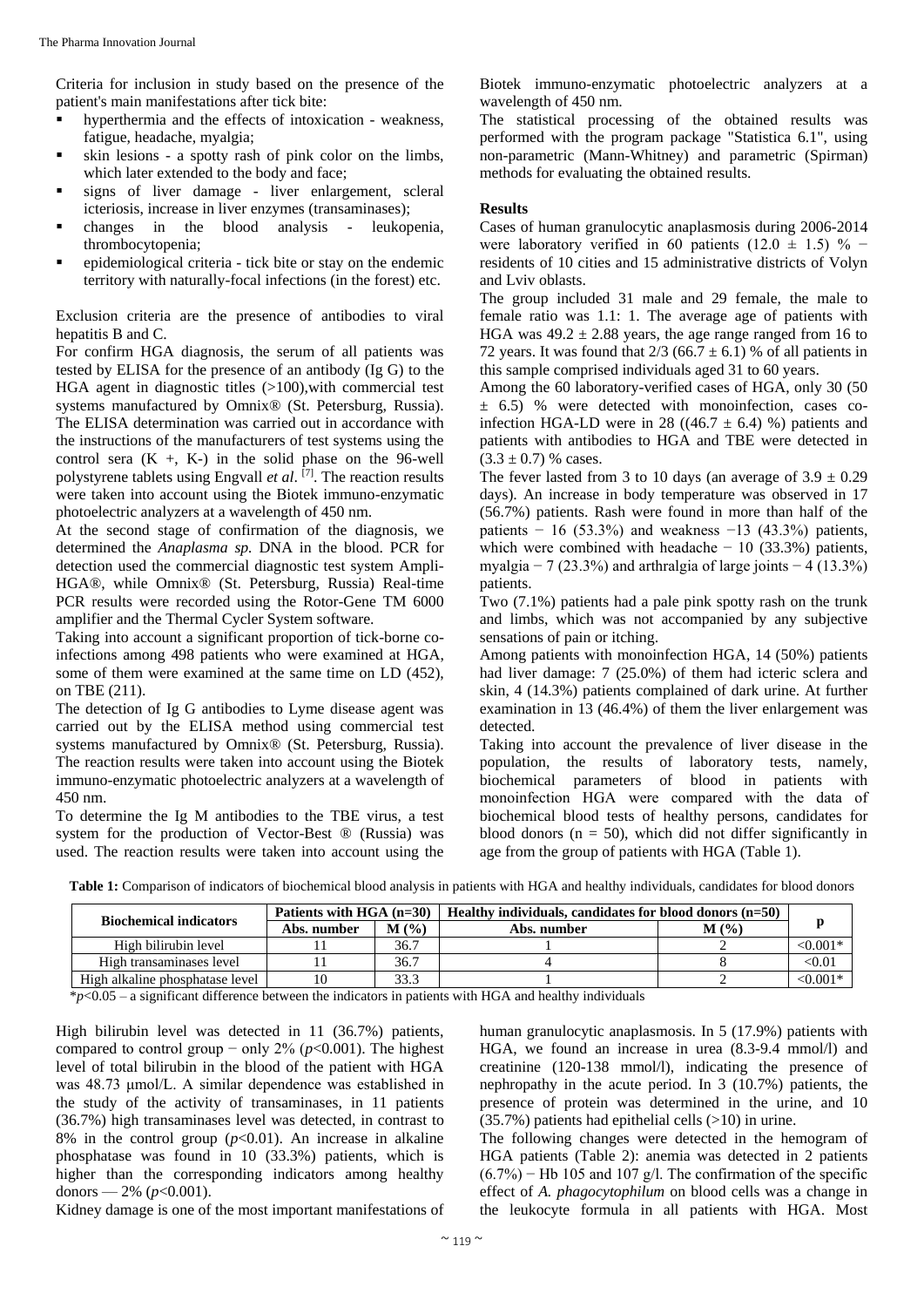commonly in blood analysis were detected: leukopenia in 21 (70.0%) patients and lymphopenia in 18 (60.0%) patients,

while leukocytosis was found in only 4 (13.3%) patients, an increase in ESR in 30.0% of patients.

| <b>Table 2:</b> Indicators of blood analysis in patients with HGA and healthy individuals, candidates for blood donors |  |  |
|------------------------------------------------------------------------------------------------------------------------|--|--|
|                                                                                                                        |  |  |

|                              | Patients with HGA $(n=30)$ |         | Healthy individuals, candidates for blood donors $(n=50)$ |         |            |
|------------------------------|----------------------------|---------|-----------------------------------------------------------|---------|------------|
| Indicators of blood analysis | Abs. number                | $M(\%)$ | Abs. number                                               | $M(\%)$ |            |
| Anemia                       |                            | 6.7     |                                                           |         | >0,1       |
| Leukopenia                   |                            | 70.0    |                                                           |         | $< 0.001*$ |
| Leukocytosis                 |                            | 13.3    |                                                           |         | >0,1       |
| Lymphopenia                  |                            | 60.0    |                                                           |         | $< 0.001*$ |
| Thrombocytopenia             |                            |         |                                                           |         |            |
| Increasing the ESR           |                            | 30.0    |                                                           |         | < 0.01     |

\**p*<0.05 – a significant difference between the indicators in patients with HGA and healthy individuals

As the most important feature of HGA in the western region of Ukraine is a significant proportion of co-infections, which is confirmed by the existence of the combined foci of HGA and LD, our next task was to determine the clinical manifestations in patients with co-infection with LD. Among 28 (46.7±6.4%) cases of co-infection, HGA-LD: 21  $(35.0\pm6.1\%)$  of them were diagnosed co- infection HGA with LD in the stage of localized infection and at 7 (11.7 $\pm$ 4.1%) − with LD in the disseminated stage.

The most frequent manifestation of HGA and LD in the stage of localized infection was identified by migratory erythema, which was detected in 18 (85.7%) patients. Its diameter averaged 19.3 cm and varied from 7 to 34 cm. Erythema occurred at the site of tick bite and predominantly localized on the legs  $-$  in 10 of 18 patients, which was 55.6%.

Manifestations of systemic intoxication syndrome were detected in 13 (61.9%) patients, but the acute onset of the disease with a sudden increase of body temperature to the febrile level  $(+ 38 \degree C \text{ and}$ ) was observed only in 6 (28.6%) patients. In 5 (23.8%) patients, the disease began with an increase of body temperature to the subfebrile level, followed by erythema on 2-4 days.

Damage to the nervous system was detected in 5 (23.8%) patients with co-infection HGA and LD in the localized stage. The development of neurological lesions were in the period from 5 to 35 days and the average was 16.4 days from tick bite.

A comparative study of clinical manifestations of co-infection HGA and LD in the stage of localized infection and HGA monoinfection of revealed a number of differences (Table 3).

**Table 3:** Analysis of clinical manifestations of HGA monoinfection and co-infection HGA and LD in the stage of localized infection

|       | <b>Frequency</b>         |                        |                |                              |                |            |
|-------|--------------------------|------------------------|----------------|------------------------------|----------------|------------|
| $N_2$ | <b>Clinical Signs</b>    | HGA monoinfection (30) |                | co-infection HGA and LD (21) |                | р          |
|       |                          | Abs. number            | $M \pm m$ (%)  | Abs. number                  | $M \pm m$ (%)  |            |
| 1.    | Migratory erythema       |                        |                | 18                           | $85.7 \pm 4.9$ | $< 0.05*$  |
| 2.    | Icteric sclera and skin  |                        | $23.3 \pm 5.9$ |                              |                | $< 0.05*$  |
| 3.    | Liver enlargement        | 13                     | $43.3 \pm 6.9$ |                              | $33.3 \pm 6.6$ | >0.05      |
| 4.    | High bilirubin level     | 11                     | $36.3 \pm 6.7$ |                              | $9.5 \pm 4.1$  | < 0.02     |
| 5.    | High transaminases level | 11                     | $36.3 \pm 6.7$ |                              | $9.5 \pm 4.1$  | < 0.02     |
| 6.    | Leukocytosis             | 4                      | $13.3 \pm 4.8$ | 10                           | $47.6 \pm 7.0$ | < 0.01     |
| 7.    | Leukopenia               | 21                     | $70.0 \pm 6.4$ |                              | $19.0 \pm 5.5$ | $< 0.001*$ |

\**p*<0.05 – a significant difference between the indicators in patients with HGA and patients with HGA-LD

Liver enlargement was observed in 7 (33.3%) patients with co-infection HGA and LD and in 13 (43.3%) patients with HGA monoinfected ( $p$  > 0.05). In cases of co-infection with HGA and LD, a slight increase of bilirubin and transaminases level was observed in 2 (9.5%) patients, significantly lower, than in HGA monoinfection  $-11$  (36.3%) patients indicated an increase in bilirubin and transaminases level and in 7  $(23.3\%)$  patients had icteric sclera and skin  $(p<0.02)$ .

Renal impairment in co-infection HGA and LD was not observed, unlike HGA monoinfection, in which renal involvement was manifested in 5 (16.7%) patients with elevated urea (8.3-9.4 mmol/L) and creatinine (120-138 mmol/L).

In the case of co-infection HGA and LD in the hemogram was observed leukopenia in 4 (19.0%) and leukocytosis in 10 (47.6%) patients. Leukopenia was detected in 21 (70.0%) and much less  $(p<0.001)$  leukocytosis in 4 (13.3%) patients with HGA monoinfection ( $p$ <0.01).

The cases of co-infection HGA with LD in the stage of dissemination were more difficult. Among 7 patients with coinfection HGA-LD in the stage of dissemination, the signs of systemic intoxication syndrome were noted in 3 (42.3%). The lesions of the nervous system in the form of cerebrospinal symptoms (headache, dizziness, paresthesia and tremor of the upper limbs) occurred in 3 (42.3%) patients, cardiovascular disorders (relative bradycardia, palpitation) and respiratory system (pharyngitis ) – in 2 (28.6%) patients, musculoskeletal system (arthritis and synovitis) and liver  $-$  in 2 (28.6%) patients, respectively.

#### **Discussion**

For HGA monoinfection were characterized by an acute course with the prevalence of febrile fever and severe systemic intoxication syndrome, which corresponds to the literature [8]. The rash belongs to typical and important manifestations  $[9, 10]$ , which, according to various authors, is resorted with a frequency of  $1\%$  <sup>[8]</sup> to  $16\%$  <sup>[10]</sup>, and our patients are found to be 7.1%.

Liver impairment of HGA, according to the literature  $[4, 8-12]$ , are among the most important manifestations and occur in 83- 85.1% of patients. However, in our patients, elevated bilirubin level and high transaminases level were detected in 11 (39.3%) patients, while elevated alkaline phosphatase and thyme samples were detected in 10 (35.7%) patients, which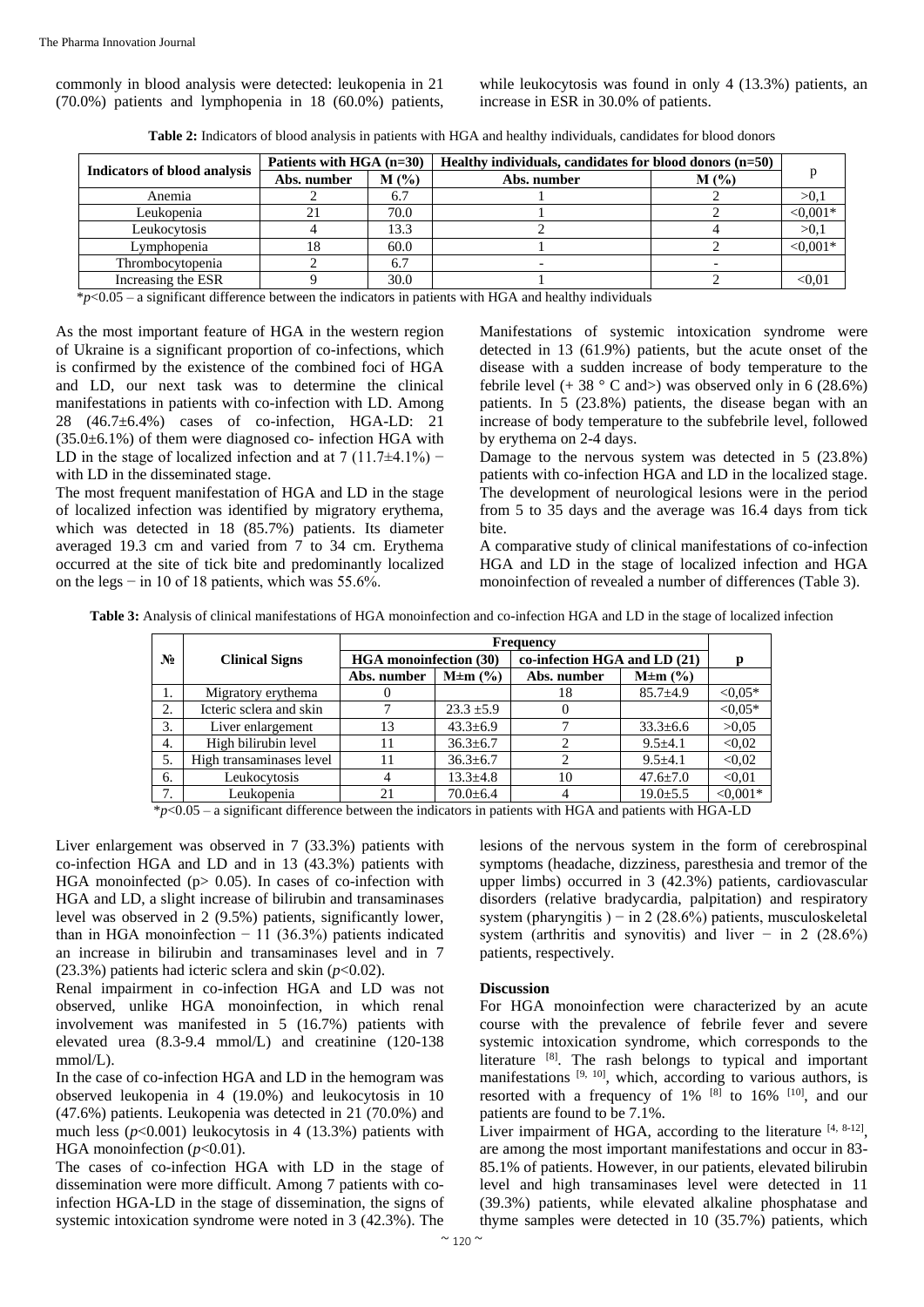can be attributed to the HGA characteristics of the Western region.

The study of the manifestations spectrum in patients with HGA cases and a comparative analysis of the data obtained by other researchers  $[8-11]$  and we showed that the frequency of lesions of individual organs and systems of the body of patients in the western region of Ukraine had certain features. The distinctive features of laboratory confirmed cases of HGA in our studies include a higher percentage of leukopenia (71.4%) than in Europe (47%), as well as a lower index of kidney damage (17.9%) than in Russia (29.8% ), respectively [13, 14] .

The clinical data we obtained about the course of co-infection HGA and LD in the stage of localized infection coincided with the results of studies of foreign authors regarding the high frequency ME [8, 10]. Particular attention deserves the study of clinical signs of liver impairment. According to Russian authors who describe liver enlargement from 33% [15] to 63.6% [16] with HGA-LD co-infection, we observed an increase in liver in only 7 (33.3%) patients. An increase of bilirubin level was determined in individual patients and according to our data and literature data. However, the growth of transaminases level was established by us only in 2 (9.5%) patients, as opposed to  $41.5\%$ , according to other authors  $[15, 10]$ 17, 18] .

Changes in the hemogram, such as leukopenia and leukocytosis in HGA-LD co-infection were observed in 4 (19.0%) and 10 (47.6%) patients respectively. In contrast to the literature  $^{[15, 17, 18]}$ , where leukopenia was detected in 13.3-51.9% of patients, and leukocytosis in 3.9% of patients [15, 18].

The results of the clinical manifestations analyzed of laboratory-confirmed cases of co-infection HGA with the disseminated form of LD coincide with the data of studies of foreign authors  $[1, 4, 15, 17-19]$ .

# **Conclusions**

The cases of human granulocytic anaplasmosis on the territory of the western region of Ukraine were detected and laboratory confirmed.

It was established that HGA monoinfection is  $(50 \pm 6.5)$  %, co-infection HGA and Lyme disease  $- (46.7 \pm 6.4)$  %, the coinfection HGA and TBE  $-$  (3.3±0,7) %.

The main clinical manifestations of HGA monoinfection in the western region of Ukraine are systemic intoxication syndrome (85.7%), hepatitis (50%), acute nephropathy (46.4%), changes in the hemogram (leukopenia with neutropenia, thrombocytopenia) in 85.7% of patients.

The most frequent manifestation of co-infection HGA-LD in the stage of localized infection is migratory erythema, which was detected in 18 (85.7%) patients.

A combination of human granulocytic anaplasmosis with a disseminated form of Lyme disease has a severe course with lesions of the nervous system, musculoskeletal system and cardiovascular system.

**Availability of data and materials:** Data are available upon request to the first author.

**Competing interests**. There are no competing interests.

**Funding:** Research Institute of Epidemiology and Hygiene Danylo Halytsky Lviv National Medical University, Lviv, Ukraine.

# **References**

- 1. Bakken JS, Dumler JS. Human granulocytic anaplasmosis. Infect Dis Clin North Am. 2015; 29(2):341-355.
- 2. Atif FA. Alpha proteobacteria of genus *Anaplasma* (Rickettsiales: Anaplasmataceae): Epidemiology and characteristics of *Anaplasma* species related to veterinary and public health importance. Parasitology. 2016; 143(6):659-685.
- 3. Dumler JS. The biological basis of severe outcomes in *Anaplasma phagocytophilum* infection. FEMS Immunol Med Microbiol. 2012; 64(1):13-20.
- 4. Weil AA, Baron EL, Brown CM, Drapkin MS. Clinical findings and diagnosis in human granulocytic anaplasmosis: A case series from Massachusetts. Mayo Clin Proc. 2012; 87(3):233-239.
- 5. Dugat Th, Lagrée AC, Maillard R, Boulouis HJ, Haddad N. Opening the black box of *Anaplasma phagocytophilum* diversity: current situation and future perspectives. Front Cell Infect Microbiol. 2015; 5(61):1- 18.
- 6. Kmieciak W, Ciszewski M, Szewczyk EM. Tick-borne diseases in Poland: Prevalence and difficulties in diagnostics. Medycyna pracy. 2016; 67(1):73-87.
- 7. Engvall E, Perlmann P. Ensime-linked immunosorbent assay (ELISA). Quantitative assay of immunoglobulin G. Immunochem. 1971; 8:871-874.
- 8. Afanaseva MV, Vorobeva NN, Korenberg EI. Granulotsitarnyiy anaplazmoz cheloveka: osobennosti klinicheskih proyavleniy v Rossii. Infektsionnyie bolezni [in Russian]. 2006; 4(2):24-28.
- 9. Clair KSt, Decker CF. Ehrlichioses: anaplasmosis and human ehrlichiosis. Dis Mon. 2012; 58(6):346-354.
- 10. Sanchez E, Vannier E, Wormser GP, Hu LT. Diagnosis, Treatment, and Prevention of Lyme Disease, Human Granulocytic Anaplasmosis, and Babesiosis: A Review. JAMA. 2016; 315(16):1767-1777.
- 11. Mayne PJ. Clinical determinants of Lyme borreliosis, babesiosis, bartonellosis, anaplasmosis, and ehrlichiosis in an Australian cohort. Int J Gen Med. 2014; 8:15-26.
- 12. Dahlgren FS, Heitman KN, Drexler NA, Massung RF, Behravesh CB. Human granulocytic anaplasmosis in the United States from 2008 to 2012: a summary of national surveillance data. Am J Trop Med Hyg. 2015; 93(1):66- 72.
- 13. Dumler JS, Bakken JS. Human granulocytic ehrlichiosis in Wisconsin and Minnesota: a frequent infection with the potential for persistence. J Infect Dis. 1996; 173:1027-1030.
- 14. Kernif T, Leulmi H, Raoult D, Parola P. Emerging Tick-Borne Bacterial Pathogens. Microbiol Spectr. 2016; 4(3):1128.
- 15. Aleshkovskaya ES, Blagov NA, Bazunova VA. Klinikoepidemiologicheskie aspektyi smeshannyih kleschevyih infektsiy v endemichnom regione. Zhurnal infektologii [in Russian]. 2013; 5(1):44-47.
- 16. Koebel C, Kern A, Edouard S, Hoang AT, Celestin N, Hansmann Y *et al*. Human granulocytic anaplasmosis in eastern France: clinical presentation and laboratory diagnosis. Diagn Microbiol Infect Dis. 2012; 72(3):214- 218.
- 17. Teterin VYu, Korenberg EI, Nefedova VV. Granulotsitarnyiy anaplazmoz cheloveka i mikstinfektsiya s iksodovyim kleschevyim borreliozom.